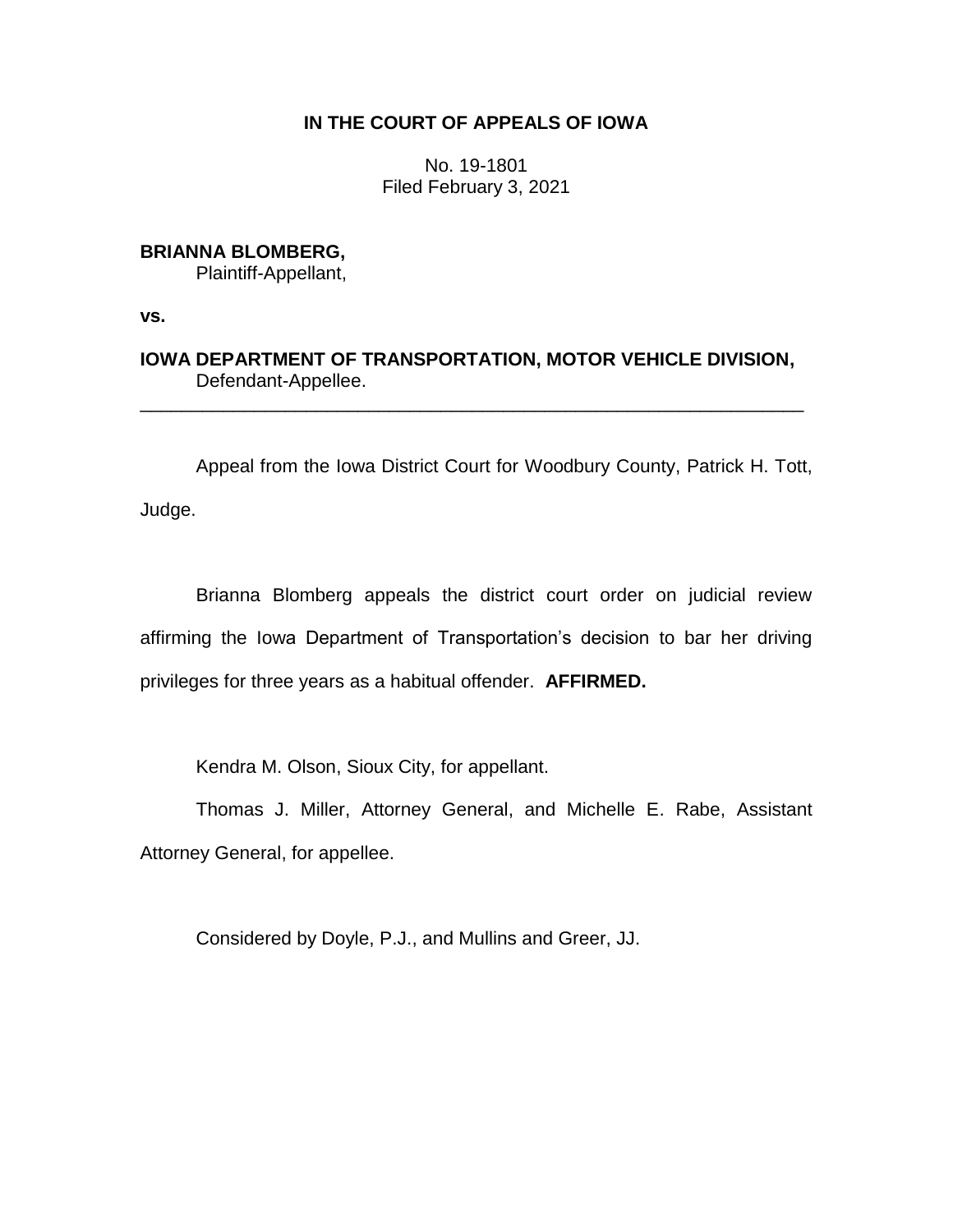## **GREER, Judge.**

Crying foul, Brianna Blomberg urges that a three-year delay in providing notice of her habitual offender status must result in no revocation of her driving privileges. In December 2018, Blomberg received an Iowa Department of Transportation (IDOT) notice of revocation of license sanction for being a habitual offender. But the Plymouth County Clerk's (county) mistake in certifying to the IDOT that a driving while barred conviction was entered on December 14, 2018, instead of June 19, 2015—the actual date—caused a delay of almost three years in starting the revocation period.<sup>1</sup> Blomberg asserts that delay caused her prejudice. The IDOT maintains that although there was a mistake creating an administrative delay in the sanction period, that delay did not prejudice a substantial right of Blomberg. We agree. We also agree that the doctrine of laches cannot operate to bar the revocation.

### **Factual and Procedural Background.**

First, both parties agree that three convictions qualified Blomberg for habitual offender status under Iowa Code section 321.555.<sup>2</sup> The certified abstract

 $\overline{a}$ 

 $1$  A February 5, 2019 email correspondence from the clerk to the administrative law judge stated: "The notice of conviction should reflect the date of this disposition order (6/19/15). There may have been some sort of a hiccup in the system on our end because the notice of conviction didn't get sent to the DOT until 12/15/18." Under Iowa Code section 321.491(2)(a) (2019), the clerk of court must immediately forward to the IDOT an abstract of record of a conviction under chapter 321 within ten days after conviction.

<sup>2</sup> Iowa Code section 321.555 states:

As used in this section and sections 321.556 through 321.562, "habitual offender" means any person who has accumulated convictions for separate and distinct offenses described in subsection 1, 2, or 3, committed after July 1, 1974, for which final convictions have been rendered, as follows: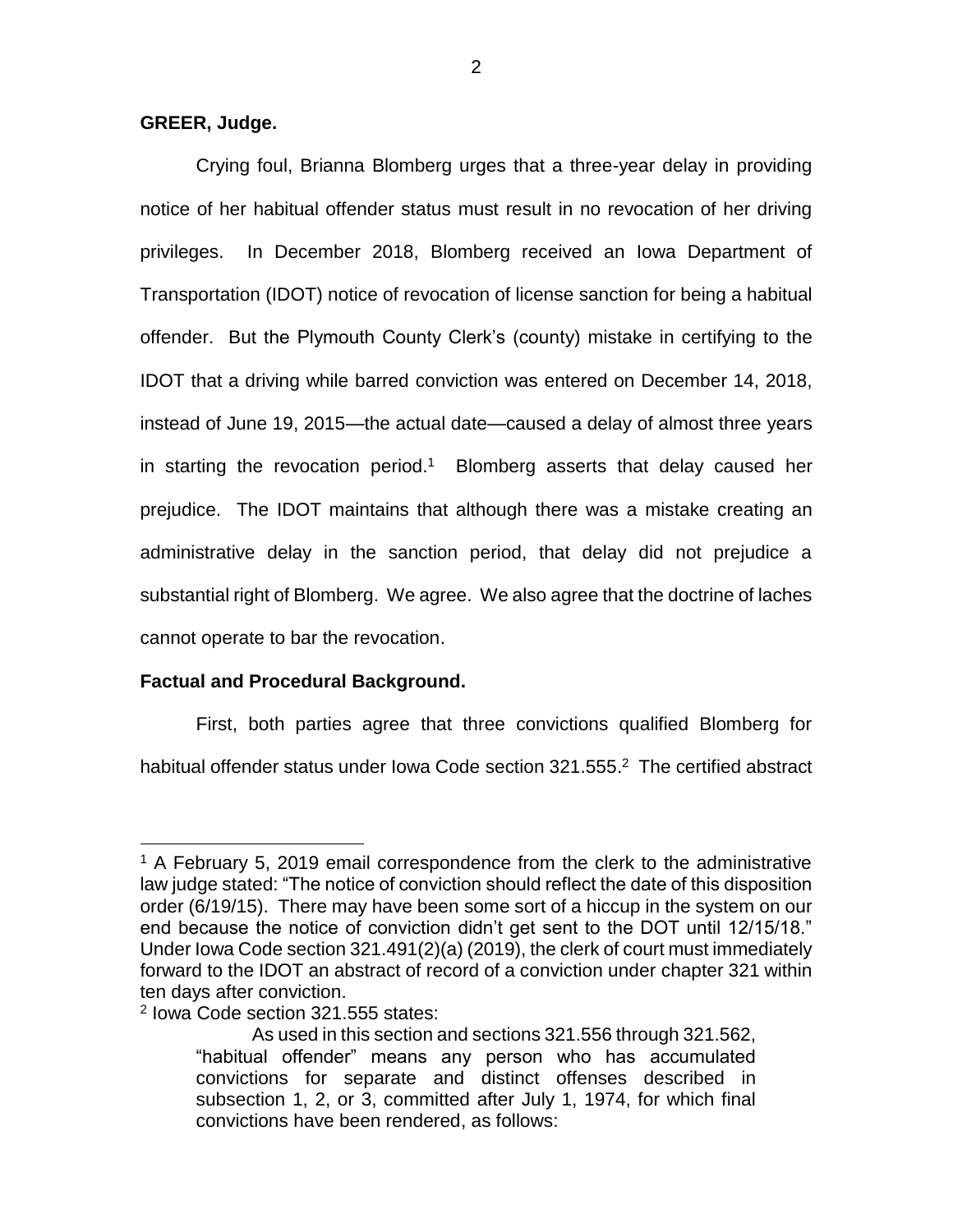of Blomberg's driving record shows those qualifying convictions as operating while intoxicated (January 2012), driving while suspended (Plymouth County, June 2015), and driving while suspended (Woodbury County, January 2016). Blomberg argues if the notice had been timely, the revocation likely would have started in early 2016 and ended in early 2019. And if timely, the revocation term would have coincided with a time—2015 to 2018—when she was not driving because of a health issue.<sup>3</sup> She simply states, if the county had not made the error, Blomberg would have already served her sanction when she was not driving for medical reasons.

Once Blomberg received the notice, she timely appealed the IDOT license sanction and participated in an administrative hearing before an administrative law judge (ALJ). After the January 24 phone hearing but before the ruling, the county clarified the correct date of the second conviction to the ALJ. But the ALJ upheld Blomberg's habitual offender status and the three-year license revocation decision of the IDOT. Blomberg appealed from the ALJ decision to the IDOT. In the final agency action, after incorporating the finding of facts from the ALJ decision, the reviewing officer determined a license bar under the habitual offender statute was

 $\overline{a}$ 

. . . .

<sup>1.</sup> Three or more of the following offenses, either singularly or in combination, within a six-year period:

b. Operating a motor vehicle in violation of section 321J.2 or its predecessor statute.

c. Driving a motor vehicle while the person's driver's license is suspended, denied, revoked, or barred.

<sup>&</sup>lt;sup>3</sup> Blomberg discovered she had epilepsy when she had a motor vehicle accident, and by doctor's medical order she could not drive starting in December 2015 and ending in August 2018.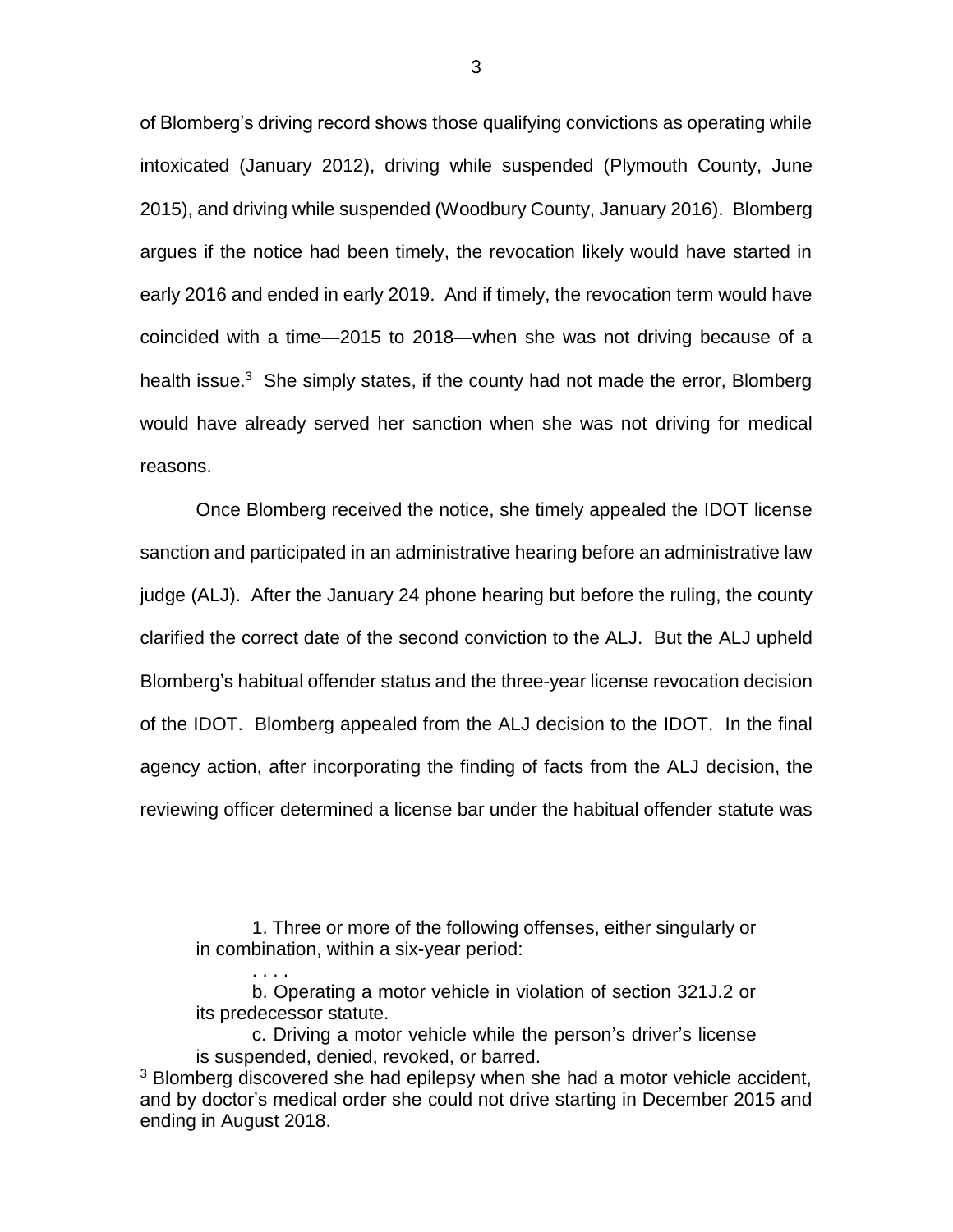mandatory and Blomberg failed to show that the delay of the revocation prejudiced her. The decision of the ALJ was affirmed.

Blomberg petitioned for judicial review. Raising the delay in notice of the revocation, Blomberg advocated that the laches doctrine prevented enforcement of the habitual offender statute. She also asserted the decision of the IDOT was unreasonable, arbitrary, capricious, or an abuse of discretion. The district court found that even though Blomberg proved an administrative delay, she failed to prove prejudice of a substantial right. The district court reasoned "whether the conviction was reported in 2015 or 2018, the [IDOT] would have imposed a 3 year bar on [Blomberg's] [driver's] license." The district court affirmed the final agency decision.

### **Standard of Review.**

Iowa Code chapter 17A governs judicial review of an agency decision. *See Burton v. Hilltop Care Ctr.*, 813 N.W.2d 250, 256 (Iowa 2012). Under the Act, we may only interfere with the commissioner's decision if it is erroneous under one of the grounds enumerated in the statute and a party's substantial rights have been prejudiced. *See id*.; *see also* Iowa Code § 17A.19(10). Like the district court, we review an agency's decision for errors of law and do not exercise a de novo review. *Kostelac v. Feldman's, Inc.*, 497 N.W.2d 853, 856 (Iowa 1993). Under Iowa Code section 17A.19(10), our standard of review depends on the aspect of the agency's decision that forms the basis of the petition for judicial review. *See Meyer v. IBP, Inc.*, 710 N.W.2d 213, 219 (Iowa 2006).

There is no dispute over these facts. The dispute comes with how the facts are applied to the law to arrive at the ultimate conclusion—the three-year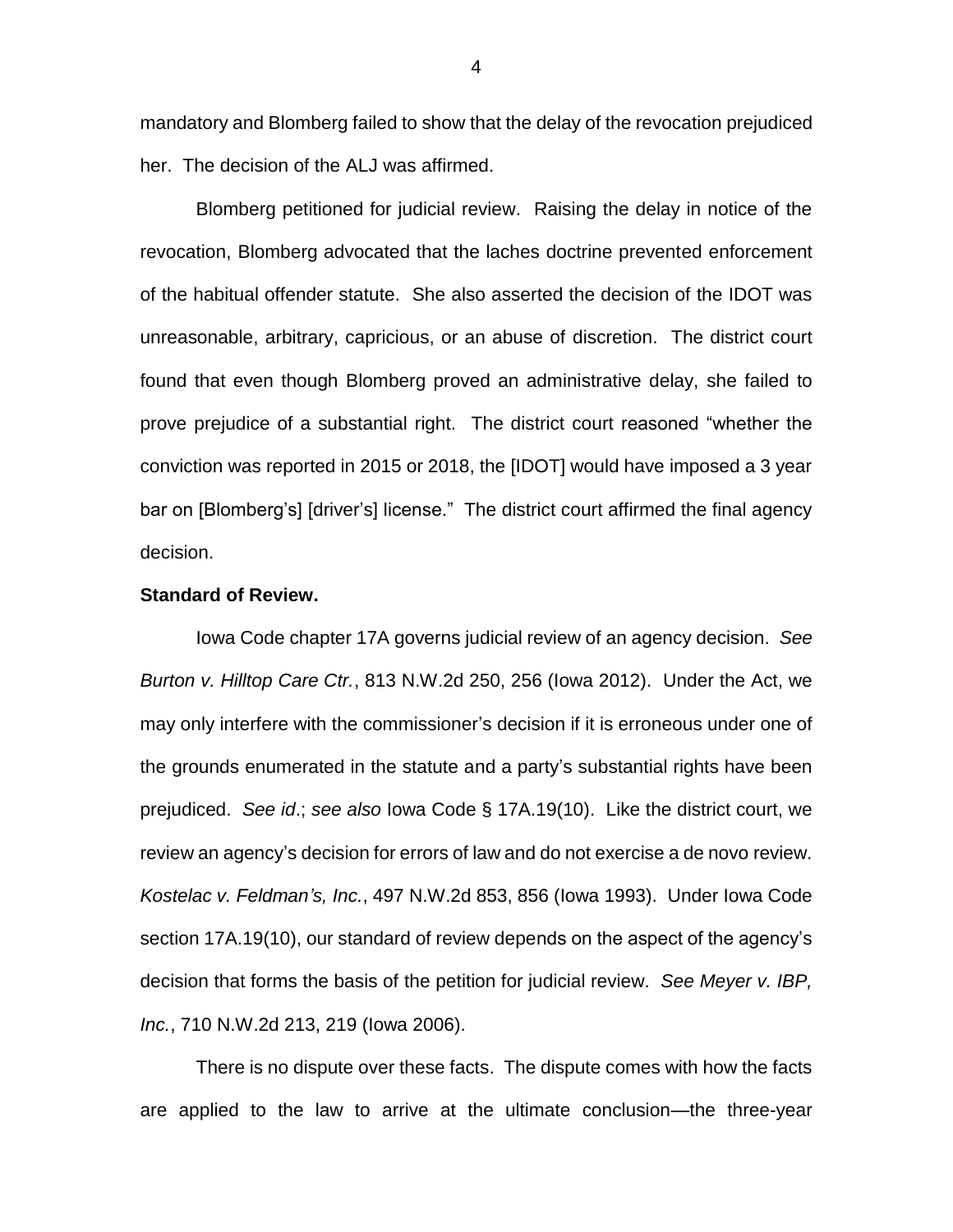revocation of license. *See Burton*, 813 N.W.2d at 259 ("[I]f . . . the claim of error lies with the *ultimate conclusion* reached, then the challenge is to the agency's application of the law to the facts . . . ." (quoting *Meyer*, 710 N.W.2d at 219)). With this type of error alleged, we will reverse the agency's decision only if it is "irrational, illogical, or wholly unjustifiable." Iowa Code § 17A.19(10)(m); *Schutjer v. Algona Manor Care Ctr.*, 780 N.W.2d 549, 558 (Iowa 2010).

#### **License Revocation Delay, Prejudice and Laches.**

*Revocation delay and prejudice.* Once the IDOT determines a person is a habitual offender, it "shall immediately notify the person in writing and afford the licensee an opportunity for a hearing." Iowa Code § 321.556(1). Blomberg's burden is to show (1) there was an administrative delay and (2) the delay prejudiced her substantial rights. *McFee v. Iowa Dep't of Transp.*, 400 N.W.2d 578, 581 (Iowa 1987) (finding passage of two and one-half years from arrest to administrative revocation proceeding was not inherently prejudicial). Following the January 2016 conviction, which was the third violation that triggered the habitual offender status, the notice was not issued until December 2018. Thus, we can easily find that there was an administrative delay. So the question becomes, did the delay prejudice a substantial right of Blomberg? Blomberg complains that the mere passage of time is inherently prejudicial. But *McFee* taught

[W]e agree with McFee that at times unreasonable delay in concluding administrative proceedings could result in actual prejudice to the licensee. However, absent a showing by the licensee of unreasonable delay resulting in actual prejudice, we decline to hold the mere passage of time in and of itself violates McFee's substantial rights and mandates reversal of final agency action. To adopt such a standard would promote the dangerous driver's rights over those of the general public and would frustrate the legislature's strongly established goal of removing dangerous

5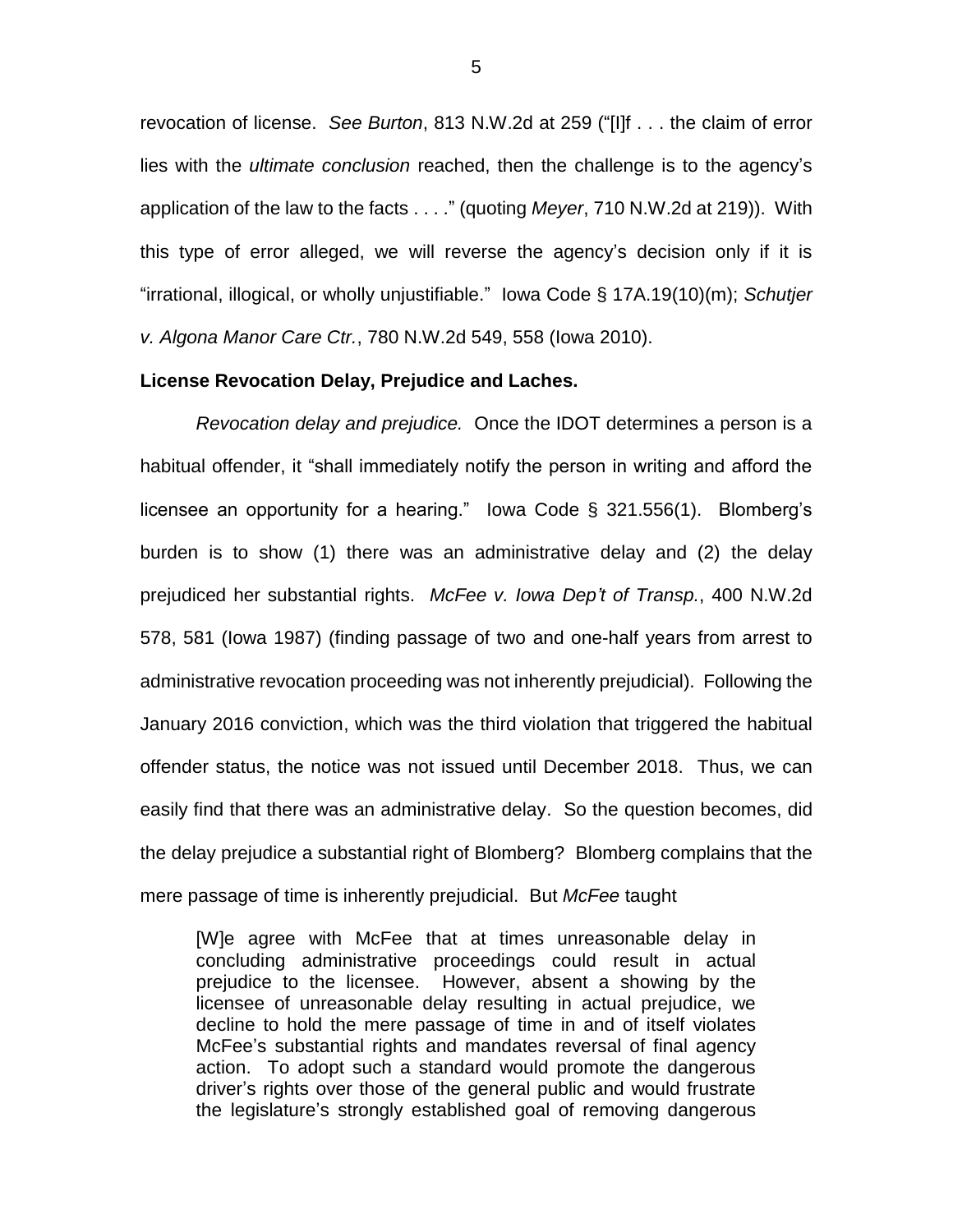drivers from the highways. Thus, . . . we conclude actual prejudice resulting from unreasonable delay must be shown by McFee before reversal and dismissal will be required.

400 N.W.2d at 581 (citations omitted). As noted in *McFee,* "delay is unfortunate and is not to be condoned." *Id.* But absent a showing by Blomberg that the delay of years caused actual prejudice to her, we cannot hold that mere passage of time by itself violates Blomberg's substantial rights and requires a reversal of the final agency decision. Prejudice will not be presumed. *See Downing v. Iowa Dep't of Transp.*, 415 N.W.2d 625, 629 (Iowa 1987). The district court recognized the negative impact of the delay to Blomberg because with the "medical restrictions in place . . . the bar period would have expired by the time it was imposed." But we use an "outcome" analysis to determine prejudice. *Id*. at 629-30. So Blomberg must show "a reasonable probability that, but for [the supposed error], the result of the proceeding would have been different. A reasonable probability is a probability sufficient to undermine confidence in the outcome." *Id.* at 629. (alteration in original) (citations omitted). We find that if the notice had been sent earlier, the outcome, a three-year revocation, would have been the same.

Although she could not drive due to medical issues, Blomberg's license was not revoked because of her poor driving record over the 2015-2018 years her revocation might have occurred. The coincidence that Blomberg's medical condition inhibited her ability to drive during the years 2015 to 2018 does not lessen the goal to achieve the legislature's statutory purpose. *See id.* at 628 (noting the legislative goal of removing dangerous drivers "can still be attained when the issuance of a temporary license is delayed"). The late imposition of the revocation did not impact the essential purpose of the statute, did not impinge any of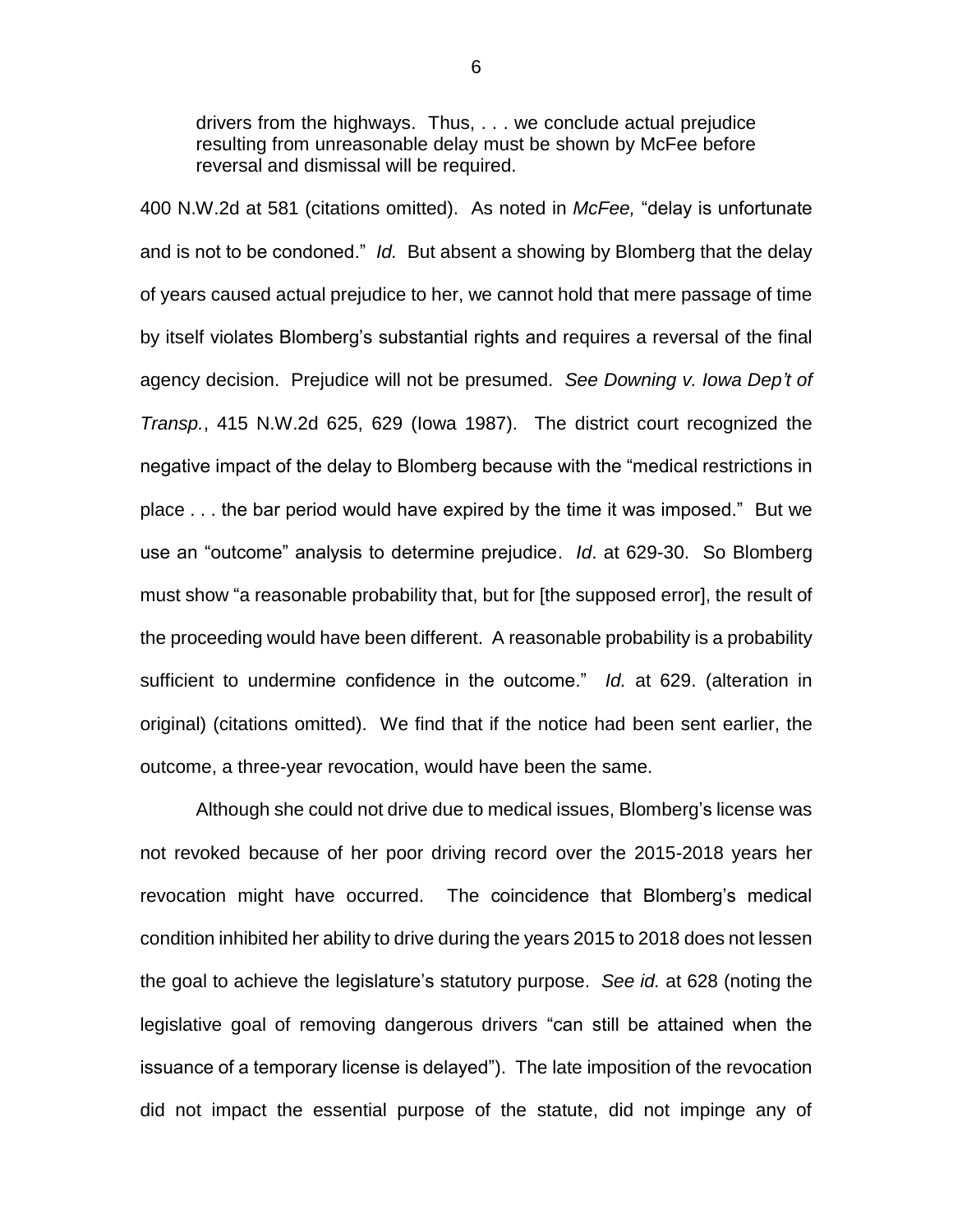Blomberg's rights, and did not distort the outcome of the revocation proceeding. *See id.* at 630. In other words, but for the delay, the decision to revoke for a threeyear term would have been the same.

*Laches.* In another vein, the ALJ determined that "[t]he relevant law gives neither the [IDOT] nor an [ALJ] discretion to make exceptions to Iowa Code § 321.556 once it has been established that a person is a habitual offender." Section 321.556(4) provides, "If the department's findings and conclusions are that the person is a habitual offender, the department shall issue an order prohibiting the person from operating a motor vehicle on the highways of this state for the period specified in section 321.560."<sup>4</sup> Blomberg raised the doctrine of laches to avoid or lessen the revocation. The IDOT's reviewing officer addressed Blomberg's laches argument, stating:

Finally, regarding the laches doctrine, "the party asserting that affirmative defense has the burden to establish its essential elements by clear, convincing and satisfactory evidence." [Blomberg] maintains she did not drive, because of a health issue, from December 10, 2015, until August of 2018. Putting aside the fact that her driving record shows a citation for no driver's license on March 5, 2016, I understand [Blomberg] would have preferred to serve the bar between 2015 and 2018, but inconvenience does not constitute prejudice. In previous driver's license matters, if a paperwork error did not affect an essential purpose of the relevant statute, impinge on constitutional rights, and distort the outcome of the revocation proceeding, prejudice was not found. Since [Blomberg] never established that any delay was prejudicial, laches does not apply here.

 $\overline{a}$ 

<sup>4</sup> Iowa Code section 321.560 allows a period of license revocation for a habitual offender to extend "for a period of not less than two years nor more than six years from the date of judgment."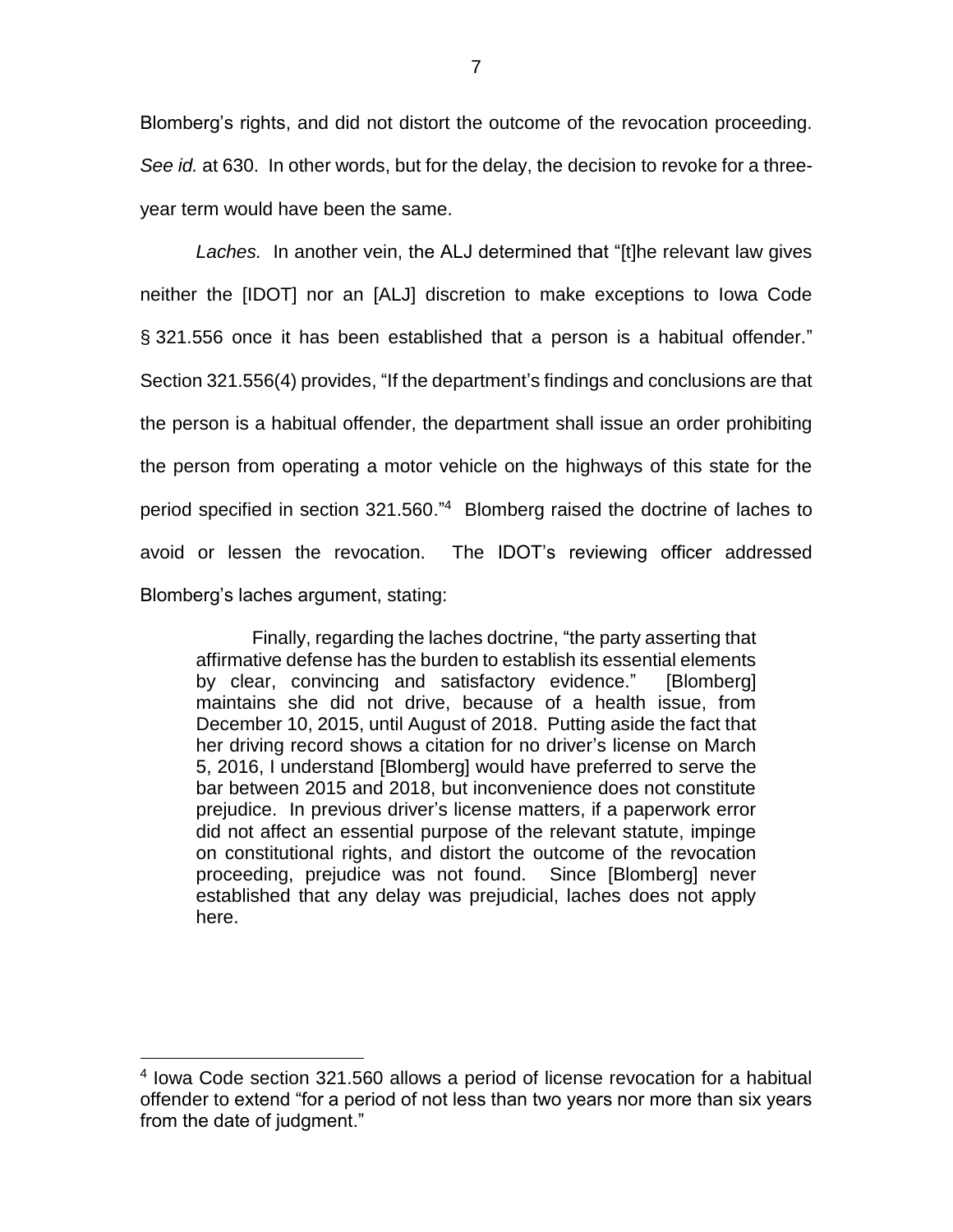(Citations omitted.) The district court agreed. But relying on case law where a licensee obtained a reduction of the revocation period even without showing

prejudice, Blomberg frames her argument with calculations:

[Blomberg] request[ed] that the district court consider that her bar should have begun February 21, 2016 (a month after the last of the three convictions for which she was eventually barred) and that she be given credit toward the three-year bar for the period from February 21, 2016 until August 15, 2018 when she got her license back—936 days. She asked that she be given credit toward her bar from April 26, 2019 to the time of the judicial review. Three years from February 21, 2016 would be 1096 days (including Feb. 29, 2016). [Blomberg] asked that the court order that her bar end October 3, 2019, which was the date that she would have gone a total of 1096 days without driving since February 21, 2016. Since that date has passed, she now asks that her bar from driving be lifted immediately.

In *State v. Moret*, 504 N.W.2d 452, 453-54 (Iowa 1993) (*Moret II*), the supreme

court clarified the application of laches in a habitual offender proceeding by stating:

Laches is an equitable doctrine. Essentially, the doctrine applies to those situations in which a party has delayed prosecution of a claim to the prejudice of the party against whom the claim is made.

In *Moret I*<sup>[5]</sup> we noted that in *Peterson* we implicitly approved the use of laches as a defense in habitual offender proceedings. We did not, however, say that laches could be used as a complete defense. What we did say was that "[i]n determining the period of time the habitual offender is to be barred, . . . it is appropriate for the district judge to consider the time at which the petition was brought by the State in relation to the dates of convictions as shown on the abstract."

In short, what we were saying is that laches is a partial, not a complete, defense.

(Alterations in original) (citations omitted). Previously, an abstract of Moret's

driving record established he was a habitual offender and, although there was a

delay of two and one-half years before the revocation was ordered, the supreme

 $\overline{a}$ <sup>5</sup> *State v. Moret*, 486 N.W.2d 589 (Iowa 1992).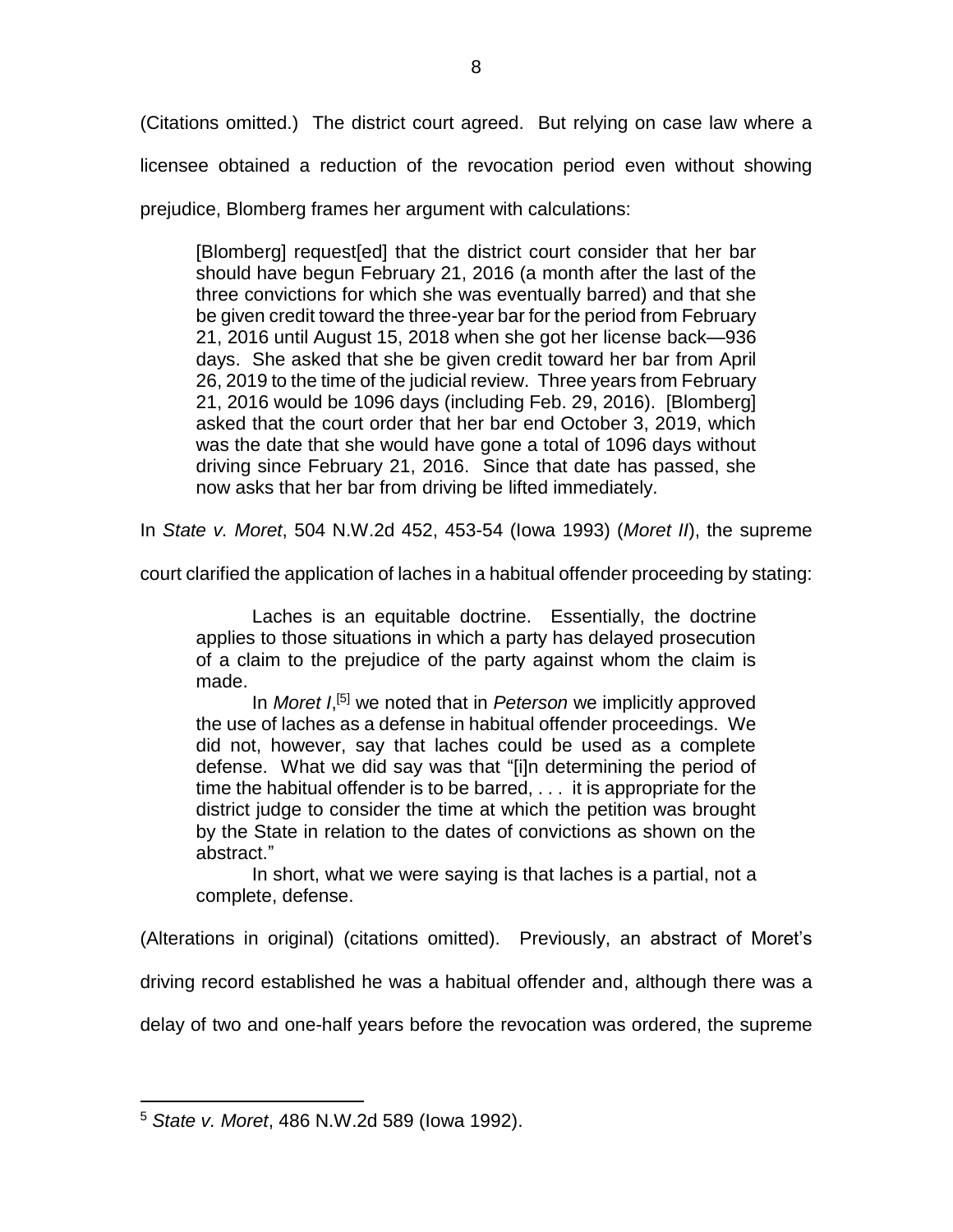court held Moret failed to prove he was prejudiced by the delay. *Moret I*, 486 N.W.2d at 592. That said, the court addressed the unfairness of the delay

Mr. Moret, through his testimony, has already established that he has been unable to drive for the past year and a half. Now, if he is found to be an habitual offender, the law requires a minimum suspension of an additional two years. And we think that is very unfair to Mr. Moret since he has already been suspended for a year and a half. Had the Iowa Department of Transportation in a timely fashion initiated these proceedings as early as a year ago, the suspension could be running concurrently and he would not be penalized by this further bar at the end, that would not be tacked on to the end, as they seek to do now.

*Id.* at 590. The district court judge then set the revocation period at the minimum term allowable under the statute and, by that action, considered the delay. *Moret II*, 504 N.W.2d at 453-45. And while that might have been an option for the district court here, we find this case distinguishable from the *Moret* series.<sup>6</sup> The IDOT had already suspended Moret's license for one and one-half years, and if the IDOT had initiated proceedings timely, the two IDOT suspensions would have run concurrently with the other. In contrast, Blomberg's alleged medically required suspension of her driving privileges did not relate to a sanction for her poor driving record and the State's purpose of keeping her off the road. Plus, given her driving record shows Blomberg incurred a citation for no driver's license in March 2016, it appears she did drive between 2015 and 2018, contrary to her claim. We do not find the decision of the IDOT to be "irrational, illogical, or wholly unjustifiable."

 $\overline{a}$ 

<sup>6</sup> Even under *Morets* analysis, the minimum revocation period would have reduced to a two-year term.